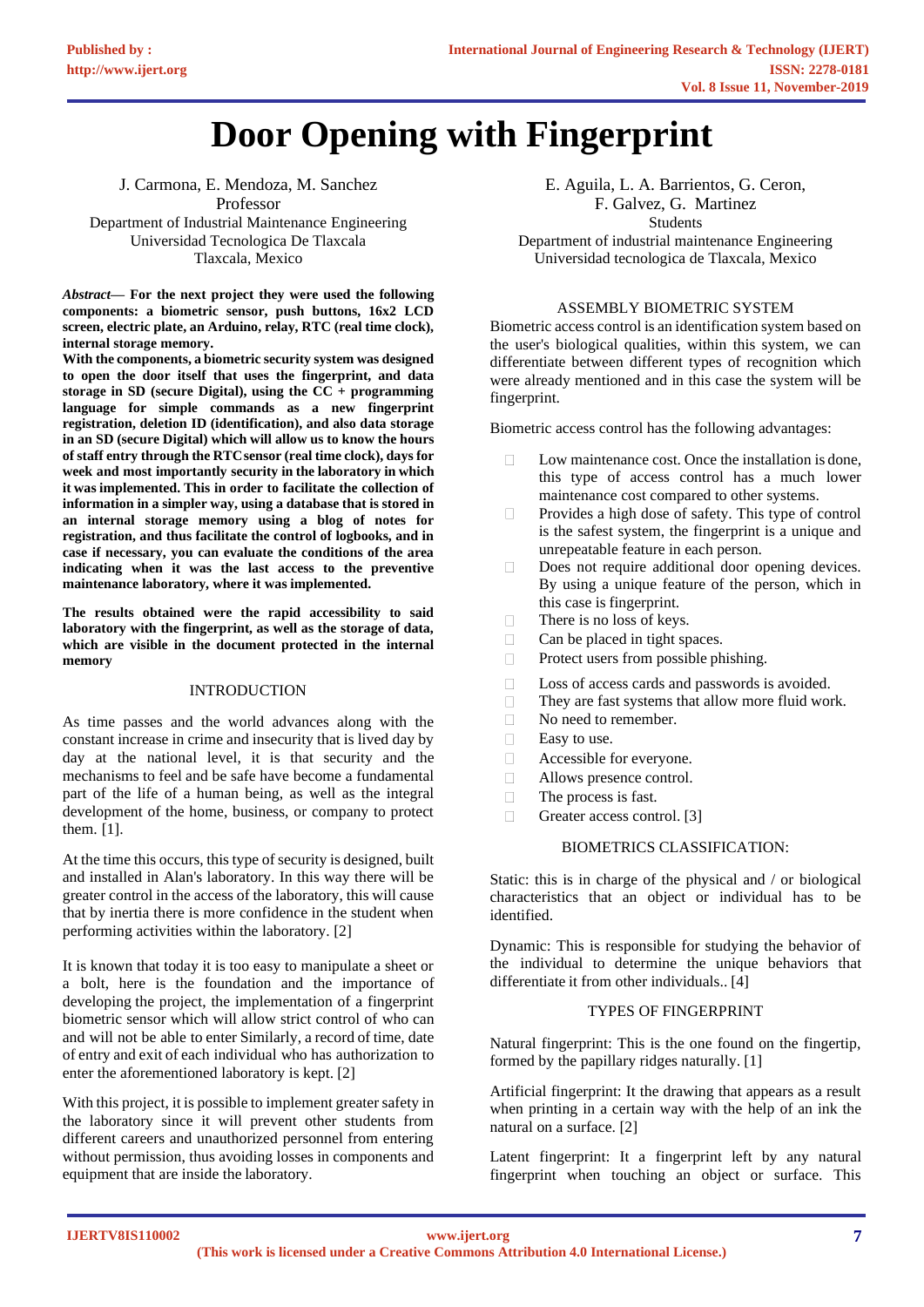fingerprint ismarked, but not visible. To obtain the visibility of the footprint, a suitable reagent must be applied.

The following components were described for the development of the project:

## ARDUINO

Arduino is a programming system for  $C / C$  ++ languages with electronic platforms that use microcontrollers to form embedded systems specialized in process automation, so it has a great application within engineering. This type of platform has become popular due to the economic scope and attractiveness to develop automation applications for any physical process. [5]

#### BIOMETRIC SENSOR

The biometric sensor is a mechanical or electronic system used to record and capture biometric samples. Most of these sensors are used as representatives of our physical being in the digital realm. [5]

#### SD MODULE (SECURE DIGITAL)

This module allows connections to be made quickly and easily as a memory card can be connected to a microcontroller, so that large amounts of data can be stored using a microcontroller as a control device. This is ideal for projects such as MP3 players, data loggers, etc. [6]

## LCD SCREEN (LIQUID CRYSTAL DISPLAY)

LCD screen (Liquid Crystal Display): 16 characters x 2 lines, 5x8 points characters and character size: 5.23 x 3mm.

This can display letters, numbers, special characters, and up to 8 characters created by the user.

Blue LED backlight [7]

RTC (REAL TIME CLOCK)

A Real-Time Clock (RTC) is the clock of an computer, included in an integrated circuit, that keeps the current time units. [6]

## *Relay*

Plate relays support AC loads up to 250VAC / 10A and DC loads up to 30VDC / 10A. In addition to having screw terminals for easy connection and LED activity ON / OFF for each Relay. [7]

## *Assembly*

Step 1: As a first base we carry out a program that allows us to store, delete and erase fingerprints in the Arduino version 1.8.9 program. see figure 1,2.



Figure 1 code

| Archivo Editar Programa Herramientas Ayuda                   | Integracion Final Menu con sensor de Huella RTC Modulo SD Pulso Arduino 1.8                        |
|--------------------------------------------------------------|----------------------------------------------------------------------------------------------------|
|                                                              |                                                                                                    |
| ◎ 曽日日                                                        |                                                                                                    |
|                                                              | Integracion Final Menu con sensor de Huella RTC Modulo SD Pulso                                    |
|                                                              |                                                                                                    |
| void setup() {                                               |                                                                                                    |
| pinMode (A3, OUTPUT); digitalWrite (A3, HIGH);               |                                                                                                    |
| pinMode (A2, OUTPUI); digitalWrite (A2, LOW);                |                                                                                                    |
|                                                              | Wire.begin(); // Preparar la libreria Wire (I2C)                                                   |
|                                                              | pinMode(48, OUTPUT): digitalWrite(48, HIGH): // Para la desactivacion del cerrojo                  |
|                                                              | minMode (led. OUTPUT): // Establecer que el pin digital es una señal de entrada del SD (No se usa) |
| pinMode (53, OUIFUI);                                        | // Establecer que el pin digital es una señal de entrada del SD                                    |
|                                                              | minMode (led. OUTPUT): // Establecer que el pin digital es una señal de entrada del SD             |
| pinMode (ok. INPUT);                                         | // Establecer que el pin digital es una señal de salida para "ok"                                  |
| lod.begin(16,2);                                             | // Intetaliza LCD                                                                                  |
| Serial.begin(57600);                                         | //Inicia la comunicación serial                                                                    |
|                                                              | Serial.println("Inicializando, Buscando Sensor de Huella y Modulo SD");                            |
| finger.begin(57600);                                         | //Inicia la comunicación con el lector                                                             |
|                                                              | // ---- Esto conforma parte del codigo especial para SD                                            |
| digitalWrite(53, HIGH);                                      |                                                                                                    |
| if (!SD.begin(53)) {                                         |                                                                                                    |
|                                                              | Serial.println("Fallo comunicacion o no existe SD");                                               |
| digitalWrite(led. HIGH);                                     |                                                                                                    |
| return:                                                      |                                                                                                    |
|                                                              |                                                                                                    |
| digitalWrite (led, LOW) ;<br>Serial.println("SD Iniciada."); |                                                                                                    |
|                                                              |                                                                                                    |
|                                                              |                                                                                                    |
|                                                              |                                                                                                    |
|                                                              |                                                                                                    |

Figure 2 code2

Step 2: Connect the Arduino and the sensor. Figure 3



*Figure 3 connections*

Step 3. Open the Arduino Series Monitor to start recording the tracks and follow the instructions: figure 4, 5.

|                                                                                         | <b>BUCH BOAR LINDI MCM CAR SCIPAL DE FREGS IVIC MANUAL SIX LINDA MUNICIPALITY</b>                           |
|-----------------------------------------------------------------------------------------|-------------------------------------------------------------------------------------------------------------|
| Archivo Editar Programa Herramientas Ayuda                                              |                                                                                                             |
| ◎ 圓口間                                                                                   |                                                                                                             |
| Integracion Final Menu con sensor de Huella RTC Modulo SD Pulso                         |                                                                                                             |
| $11 - - -$                                                                              |                                                                                                             |
| if (finger.VerificarClave()) [<br>Serial.println("Sensor de Buella RTH150 Encontrado"); |                                                                                                             |
| 0.700                                                                                   |                                                                                                             |
|                                                                                         | Sarial.println("Error: No fue posible encontrar el sensor de Nuella") ;                                     |
| bute TotalRegistrados - (bute) finger.ContarRegistrados();                              | Serial.oring("El sistema tiene "); Serial.orint(TotalRegistrados); Serial.orintIn(" usuarico registrados"); |
| boolean debounce(boolean last, int pin) {                                               |                                                                                                             |
| boolean current - digitalRead(pin);                                                     |                                                                                                             |
| if (last !- current) (<br>$dellay(5)$ :                                                 |                                                                                                             |
| current - digitalRead(pin);                                                             |                                                                                                             |
| return current:                                                                         |                                                                                                             |
|                                                                                         |                                                                                                             |
|                                                                                         |                                                                                                             |
| void loop() {                                                                           |                                                                                                             |
| current up = debounce (last up, up);                                                    | //Debounce for Up button                                                                                    |
| current_down = debounce(last_down, down): //Debounce_for Bown button                    |                                                                                                             |
|                                                                                         | //www.www.www.www. Función de contador de páginas para nover páginas ****************//                     |
| // Configuracion del boton OK                                                           |                                                                                                             |

*Figure 4 finger record*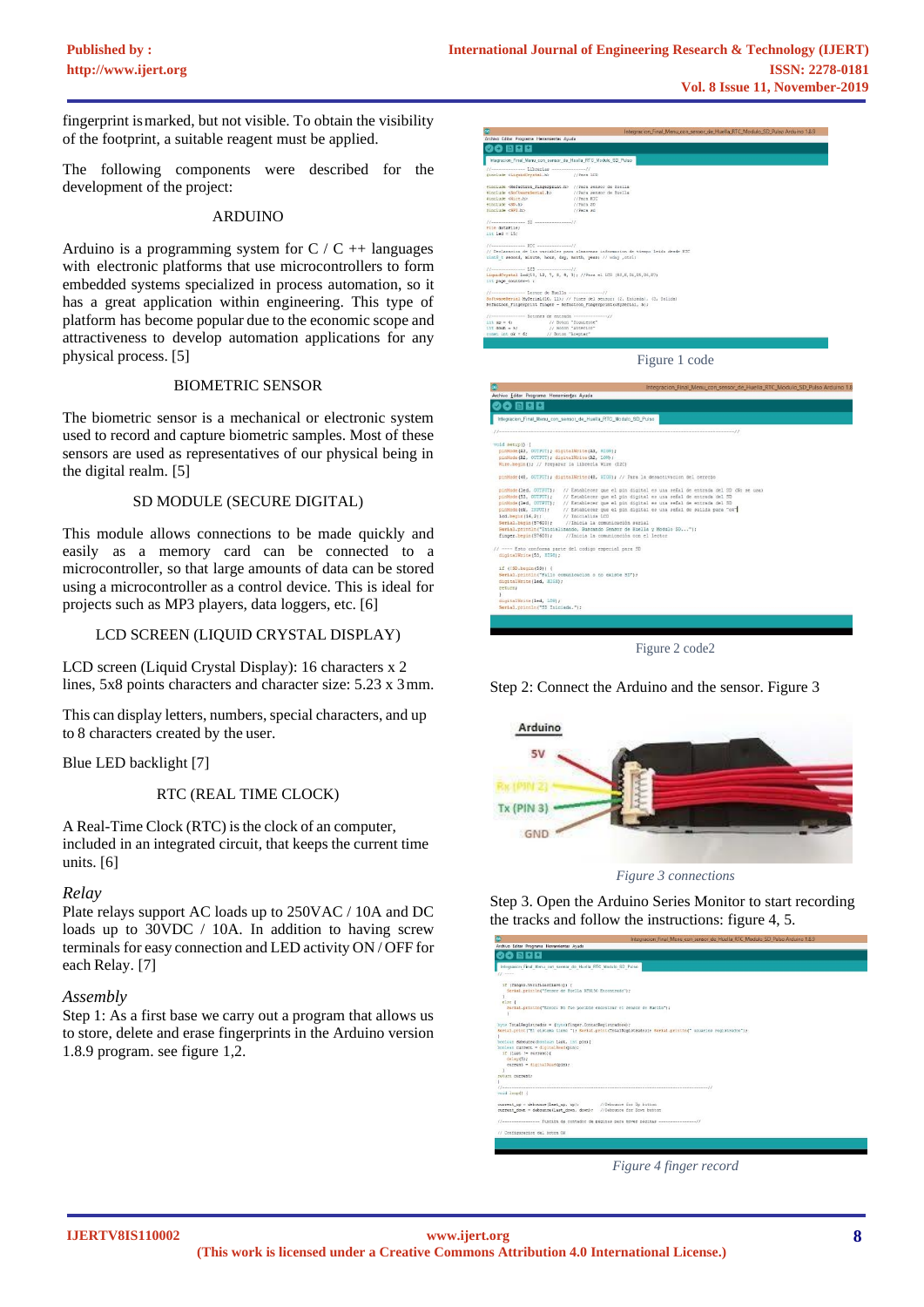

*Figure 5 record 1.1*

Step 4: Use the pins (A5 and A6) to connect SD module connection (secure Digital). Figure 6.



*Figure 6 connection, source: google*

Step 5: Connect LCD Screen connection (Liquid Crystal Display)

As you can see the screen has 16 pins which will be connected to one of the terminals (3,4,5,6,7,8,11,12,13,14, voltage 5 volts and GND ground) in the Arduino mega. Figure 7, 8.

*Figure 7 Arduino mega*





Figure 8 screen

Step 6: Sheet and relay connection to connect the sheet to the relay we use a direct current and a ground (GND). Figure 9.



Figure 9 relay, source: google

Step 8: To connect RTC (real time clock). we use the entries (A1, A3) and a 5 volts current of Arduino mega. Figure 10.



*Figure 10 RTC, source: google*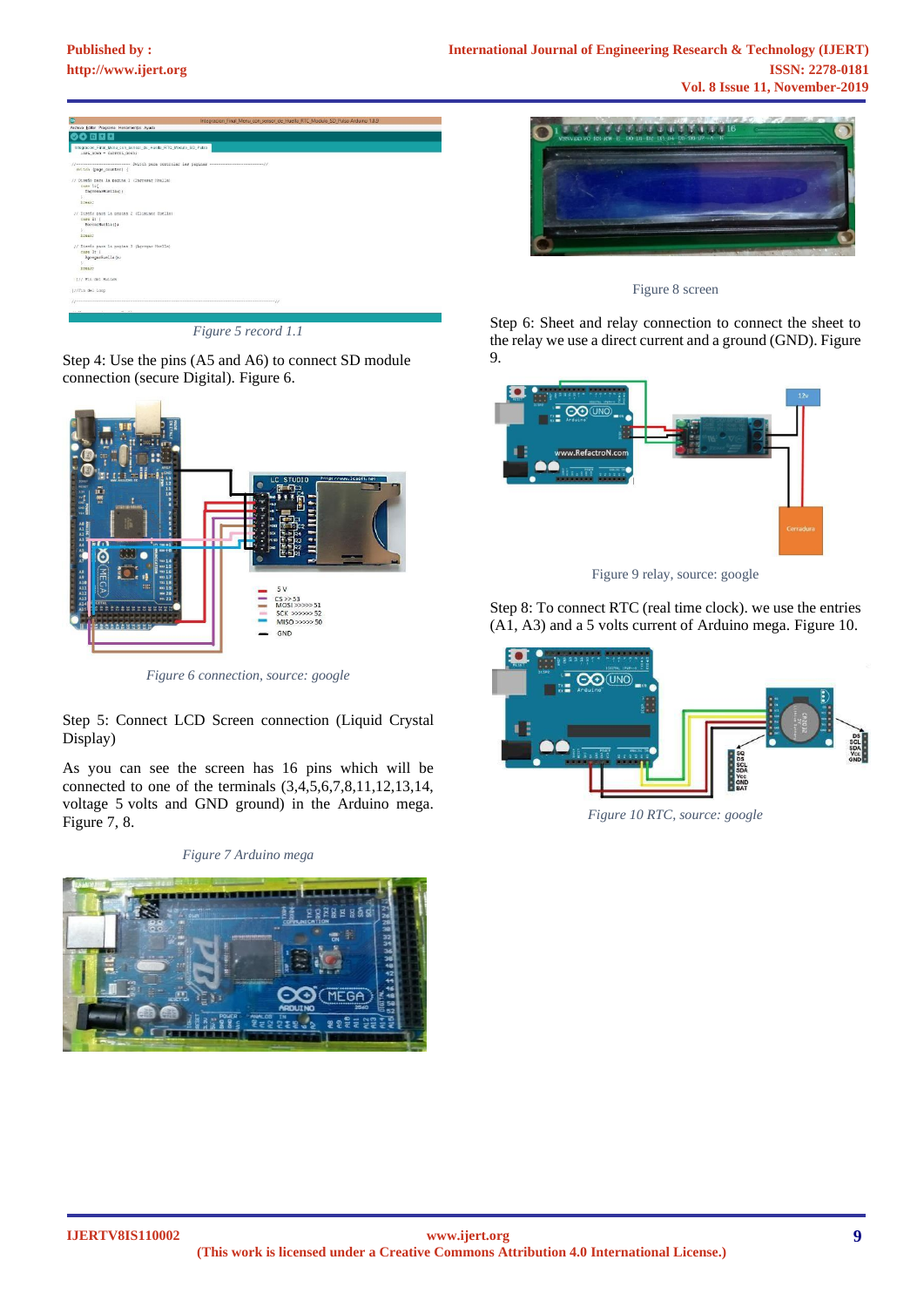# RESULTS OBTAINED

Table 1 Tests

| <b>SITUATION</b> | <b>YES</b> | NO |
|------------------|------------|----|
|                  |            |    |
| Oil              | X          |    |
| ink              | X          |    |
| Scratch          |            | X  |
| Cold             | X          |    |
| Hot              | X          |    |
| Grease           |            | X  |
| Earth            |            | X  |
| humidity         | X          |    |

According to the experiment performed with different physical factors as shown in table 1. The application of the biometric sensor was obtained in 70% effectiveness in different circumstances in which the fingerprint is found. See table 1.

#### **CONCLUSION**

With the development of this project, we were able to conclude that the university's student community, regardless of gender, wants to feel safe with their personal objects, within the facilities. And it is necessary that the institution implements an access control system that serves as a collaboration to managers and managers in areas, in order to have control of the people who enter and leave the university.

An access control system turns out to be a great tool since it allows you to control access, limiting the entrance to people from outside.

At present, taking care of the assets is important due to the increase in robberies, so new technologies are implemented to reduce risk.

## AUTHORS AND AFFILIATIONS

**Jonny Carmona Reyes** graduated from the Technological Institute of Apizaco in 2010 with a bachelor´s degree in Electronic Engineering, specialty in automation and



instrumentation. He worked as an electronic engineer in MIF company, developing electronic projects for the steel industry from 2010 to 2015. Since to 2013, he has been working as a teacher in the Technological University of Tlaxcala in the industrial maintenance career.



**Gabriela Martinez Vazquez** graduated from the Technological University of Tlaxcala in 2018 with a degree of Higher University Technician in Maintenance Industrial Area He completed hisstay process at Empacadora Silva SA CV and is currently studying Industrial Engineering Engineering at the Technological University of Tlaxcala.



**Moisés Sánchez Moredia** earned a Bachelor of Arts in Applied Modern Languages, specialized in English as a second language teaching by Universidad Autónoma de Tlaxcala. He holds a Master´s Degree in School Administration and Management by Universidad Internacional de la Rioja

(UNIR). From 2016 to 2018, He was the coordinator of the English area in Universidad Tecnologica de Tlaxcala where he currently teaches English in Industrial Maintenance Engineering.



**German Ceron Guevara** graduated from the Technological University of Tlaxcala in 2017 with a degree of Higher University Technician in Maintenance Industrial Area Hecompleted hisstay process at T-Bell Telecom, worked for 6 months at Interlift Elevators and is currently studying Industrial Engineering Engineering

at the Technological University of Tlaxcala.



**Ernesto Mendoza Vazquez** teacher researcher of time complete in the Technological University of Tlaxcala as well as academic corps in industry maintenance



**Eric Aguila Juarez** graduated from Tlaxcala Technological University in 2018 with a degree of University Superior Technician in Maintenance Industrial Area Currently studying the degree of Industrial Maintenance Engineering at the Technological University of Tlaxcala.



**Francisco Galvez Morales** graduated from the Technological University of Tlaxcala in 2018 with a degree of Higher University Technician in Maintenance Industrial Area He completed his stay process at Empacadora Silva SA CV and worked for 6 months at Acaprec is currently studying Industrial

Engineering Engineering at the Technological University of Tlaxcala.